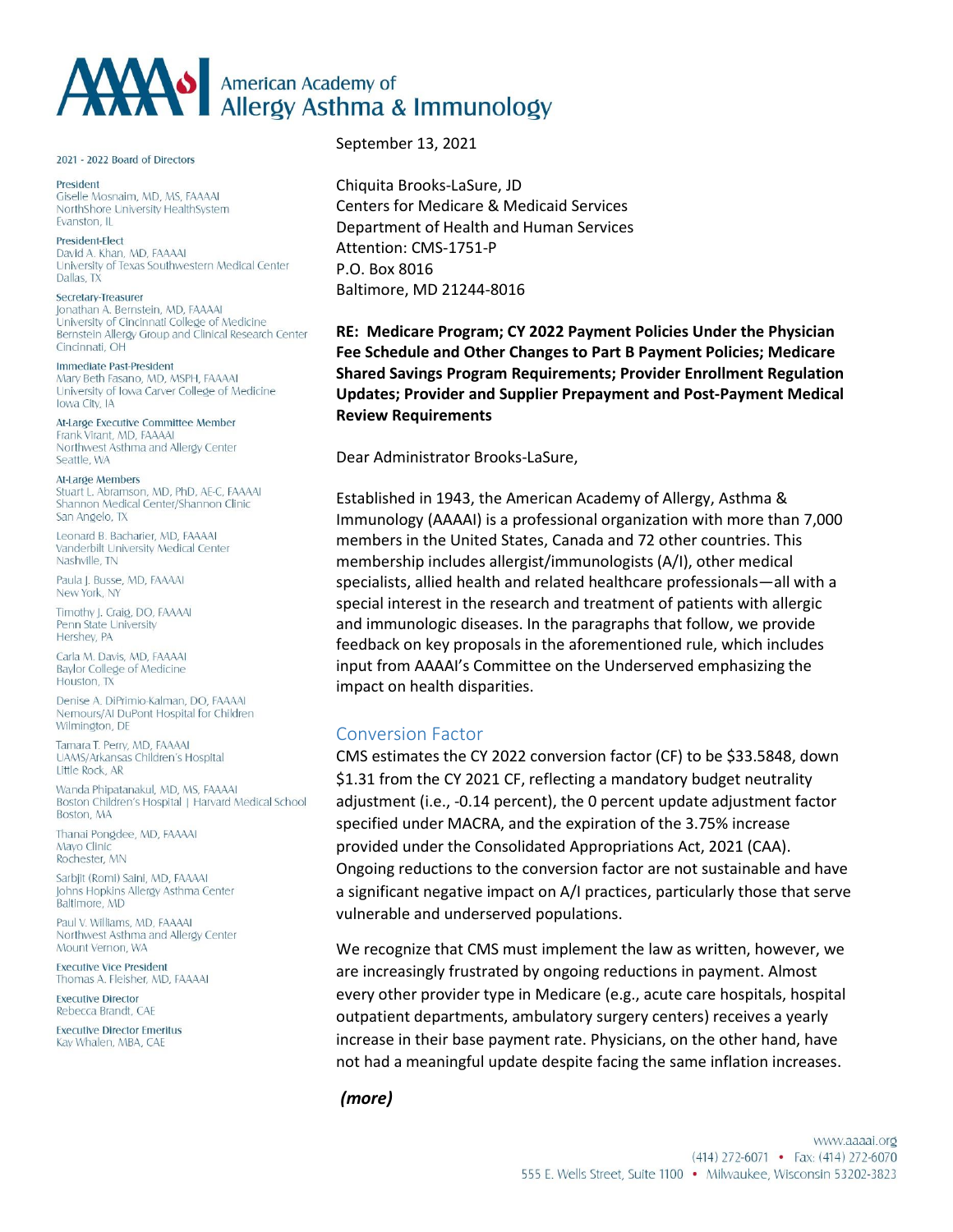In fact, the proposed conversion factor – if implemented on January 1, 2022 – will be lower than it was more than two decades ago. Given this Administration's prioritization of improving access to care and health outcomes for vulnerable populations, we urge you to work with Congress and other appropriate Congressional advisory bodies, on a long-term solution to these repeated cuts. Without a meaningful fix to Medicare physician payment, it will be impossible for CMS and physicians to achieve this shared goal.

## Clinical Labor Pricing Update

CMS proposes to update clinical labor pricing inputs as part of the practice expense relative value unit (PE RVU) calculation, which will reduce overall payments to A/I practices by approximately 2 percent; however, a number of key A/I services face substantial decreases – despite the increased cost in providing these services as reflected by the increase in clinical labor rates.

We fully appreciate the need to update clinical labor costs to reflect the current wage market, however, the budget-neutral aspect of the PE diminishes any increased payment to offset those costs. At a minimum, CMS should phase-in these changes over a four-year transition. Consistent with the above, we urge CMS to work with the Congress to identify a long-term solution to the continued cuts in Medicare payment to physicians.

# Telehealth and Virtual Care

We continue to appreciate the flexibilities provided through CMS' COVID-19 blanket waivers and interim final rules. These policies have significantly improved access to A/I care for beneficiaries during the public health emergency (PHE), particularly those who are immune-compromised and need to reduce their risk of exposure to SARS-CoV-2. Even prior to the PHE, studies have demonstrated that telehealth reduces costs, increases access and improves overall care. With that, we support CMS' proposal to retain all Category 3 services on the Medicare telehealth services list until the end of CY 2023. We also urge CMS to continue, beyond the PHE, allowing physicians to provide direct supervision through the use of real-time audio/visual technology.

In addition, while we appreciate CMS' intent in proposing to permanently implement HCPCS code G2252 (i.e., virtual check-in) and continue the direct crosswalk to CPT code 99442, we urge you to consider the recommendation from the American Medical Association (AMA) Relative Value Services Update Committee (RUC) and work with the AMA Current Procedural Terminology (CPT) Editorial Panel to revise CPT codes 99441-99443, which are used by private payers, to promote consistency in reporting this important service.

Further, we urge CMS to expand the definition of interactive telecommunications system to include audio-only communications technology when used to furnish evaluation and management (E/M) services – not just mental health services. This flexibility is critically important where broadband access limits both audio and video capabilities, and where seniors face technical and financial difficulties using or purchasing the required technology to support video visits.

Finally, we continue to urge CMS to seek the necessary authority to remove key barriers to telehealth services beyond the PHE, including statutory originating site requirements and geographic restrictions. Simply removing these two impediments would drastically improve access to telehealth services for beneficiaries. In the interim, CMS should encourage states to adopt the Interstate Medical Licensure Compact (IMLC), which currently includes 30 states, to improve access to care across state lines.